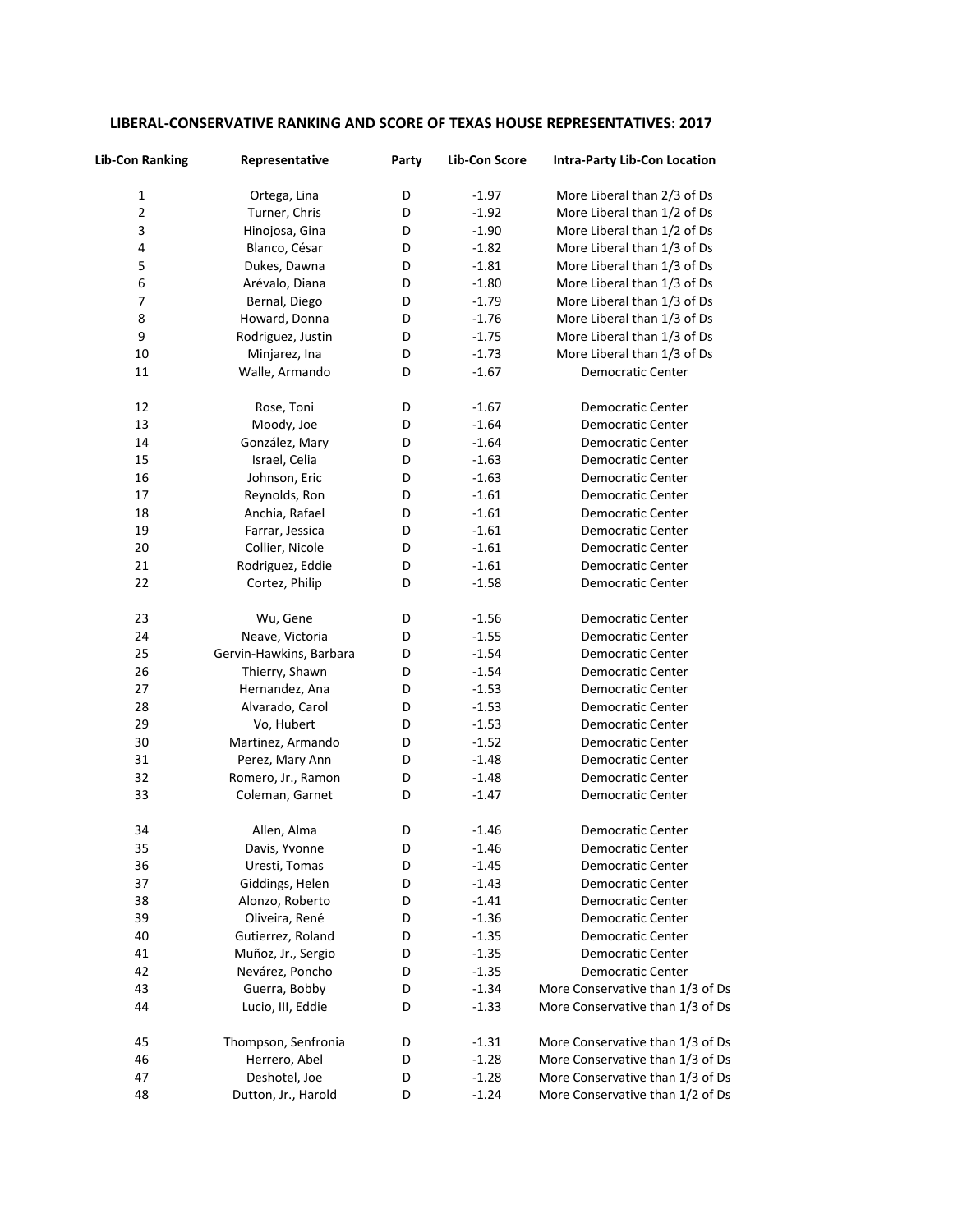| <b>Lib-Con Ranking</b> | Representative          | Party | <b>Lib-Con Score</b> | <b>Intra-Party Lib-Con Location</b> |
|------------------------|-------------------------|-------|----------------------|-------------------------------------|
| 49                     | Longoria, Oscar         | D     | $-1.20$              | More Conservative than 1/2 of Ds    |
| 50                     | Johnson, Jarvis         | D     | $-1.19$              | More Conservative than 2/3 of Ds    |
| 51                     | Peña Raymond, Richard   | D     | $-1.13$              | More Conservative than 2/3 of Ds    |
| 52                     | Canales, Terry          | D     | $-1.12$              | More Conservative than 2/3 of Ds    |
| 53                     | King, Tracy             | D     | $-1.12$              | More Conservative than 2/3 of Ds    |
| 54                     | Guillen, Ryan           | D     | $-1.07$              | More Conservative than 2/3 of Ds    |
| 55                     | Pickett, Joe            | D     | $-1.07$              | More Conservative than 2/3 of Ds    |
| 56                     | Davis, Sarah            | R     | $-0.75$              | Less Conservative than 2/3 of Rs    |
| 57                     | Sheffield, J.D.         | R     | $-0.55$              | Less Conservative than 2/3 of Rs    |
| 58                     | Clardy, Travis          | R     | $-0.50$              | Less Conservative than 2/3 of Rs    |
| 59                     | King, Ken               | R     | $-0.50$              | Less Conservative than 2/3 of Rs    |
| 60                     | Geren, Charlie          | R     | $-0.46$              | Less Conservative than 2/3 of Rs    |
| 61                     | Gooden, Lance           | R     | $-0.46$              | Less Conservative than 2/3 of Rs    |
| 62                     | Kacal, Kyle             | R     | $-0.44$              | Less Conservative than 2/3 of Rs    |
| 63                     | Raney, John             | R     | $-0.44$              | Less Conservative than 2/3 of Rs    |
| 64                     | VanDeaver, Gary         | R     | $-0.42$              | Less Conservative than 2/3 of Rs    |
| 65                     | Huberty, Dan            | R     | $-0.42$              | Less Conservative than 2/3 of Rs    |
| 66                     | Shine, Hugh             | R     | $-0.42$              | Less Conservative than 2/3 of Rs    |
| 67                     | Lambert, Stan           | R     | $-0.42$              | Less Conservative than 2/3 of Rs    |
| 68                     | Darby, Drew             | R     | $-0.40$              | Less Conservative than 2/3 of Rs    |
| 69                     | Bailes, Ernest          | R     | $-0.40$              | Less Conservative than 2/3 of Rs    |
| 70                     | Zerwas, John            | R     | $-0.40$              | Less Conservative than 2/3 of Rs    |
| 71                     | Villalba, Jason         | R     | $-0.40$              | Less Conservative than 1/2 of Rs    |
| 72                     | Larson, Lyle            | R     | $-0.40$              | Less Conservative than 2/3 of Rs    |
| 73                     | Paddie, Chris           | R     | $-0.38$              | Less Conservative than 1/2 of Rs    |
| 74                     | Lozano, J.M.            | R     | $-0.37$              | Less Conservative than 1/2 of Rs    |
| 75                     | Ashby, Trent            | R     | $-0.34$              | Less Conservative than 1/2 of Rs    |
| 76                     | Koop, Linda             | R     | $-0.34$              | Less Conservative than 1/2 of Rs    |
| 77                     | Wray, John              | R     | $-0.32$              | Less Conservative than 1/2 of Rs    |
| 78                     | Morrison, Geanie        | R     | $-0.32$              | Less Conservative than 1/2 of Rs    |
| 79                     | Price, Four             | R     | $-0.31$              | Less Conservative than 1/2 of Rs    |
| 80                     | Gonzales, Larry         | R     | $-0.31$              | Less Conservative than 1/2 of Rs    |
| 81                     | Kuempel, John           | R     | $-0.30$              | Less Conservative than 1/2 of Rs    |
| 82                     | Cook, Byron             | R     | $-0.29$              | Less Conservative than 1/2 of Rs    |
| 83                     | Burkett, Cindy          | R     | $-0.28$              | Less Conservative than 1/2 of Rs    |
| 84                     | Workman, Paul           | R     | $-0.28$              | Less Conservative than 1/2 of Rs    |
| 85                     | Stucky, Lynn            | R     | $-0.27$              | Less Conservative than 1/2 of Rs    |
| 86                     | Stephenson, Phil        | R     | $-0.26$              | Less Conservative than 1/2 of Rs    |
| 87                     | Roberts, Kevin          | R     | $-0.25$              | Less Conservative than 1/2 of Rs    |
| 88                     | Frullo, John            | R     | $-0.25$              | Less Conservative than 1/2 of Rs    |
| 89                     | Phelan, Dade            | R     | $-0.24$              | Less Conservative than 1/3 of Rs    |
| 90                     | Meyer, Morgan           | R     | $-0.23$              | Less Conservative than 1/3 of Rs    |
| 91                     | Smithee, John           | R     | $-0.23$              | Less Conservative than 1/3 of Rs    |
| 92                     | Oliverson, Tom          | R     | $-0.21$              | Less Conservative than 1/3 of Rs    |
| 93                     | Cosper, Scott           | R     | $-0.21$              | Less Conservative than 1/3 of Rs    |
| 94                     | Flynn, Dan              | R     | $-0.19$              | Less Conservative than 1/3 of Rs    |
| 95                     | Anderson, Charles "Doc" | R     | $-0.19$              | Less Conservative than 1/3 of Rs    |
| 96                     | Hunter, Todd            | R     | $-0.19$              | Less Conservative than 1/3 of Rs    |
| 97                     | Murphy, Jim             | R     | $-0.18$              | Less Conservative than 1/3 of Rs    |
| 98                     | Button, Angie Chen      | R     | $-0.16$              | Less Conservative than 1/3 of Rs    |
| 99                     | Elkins, Gary            | R     | $-0.14$              | Less Conservative than 1/3 of Rs    |